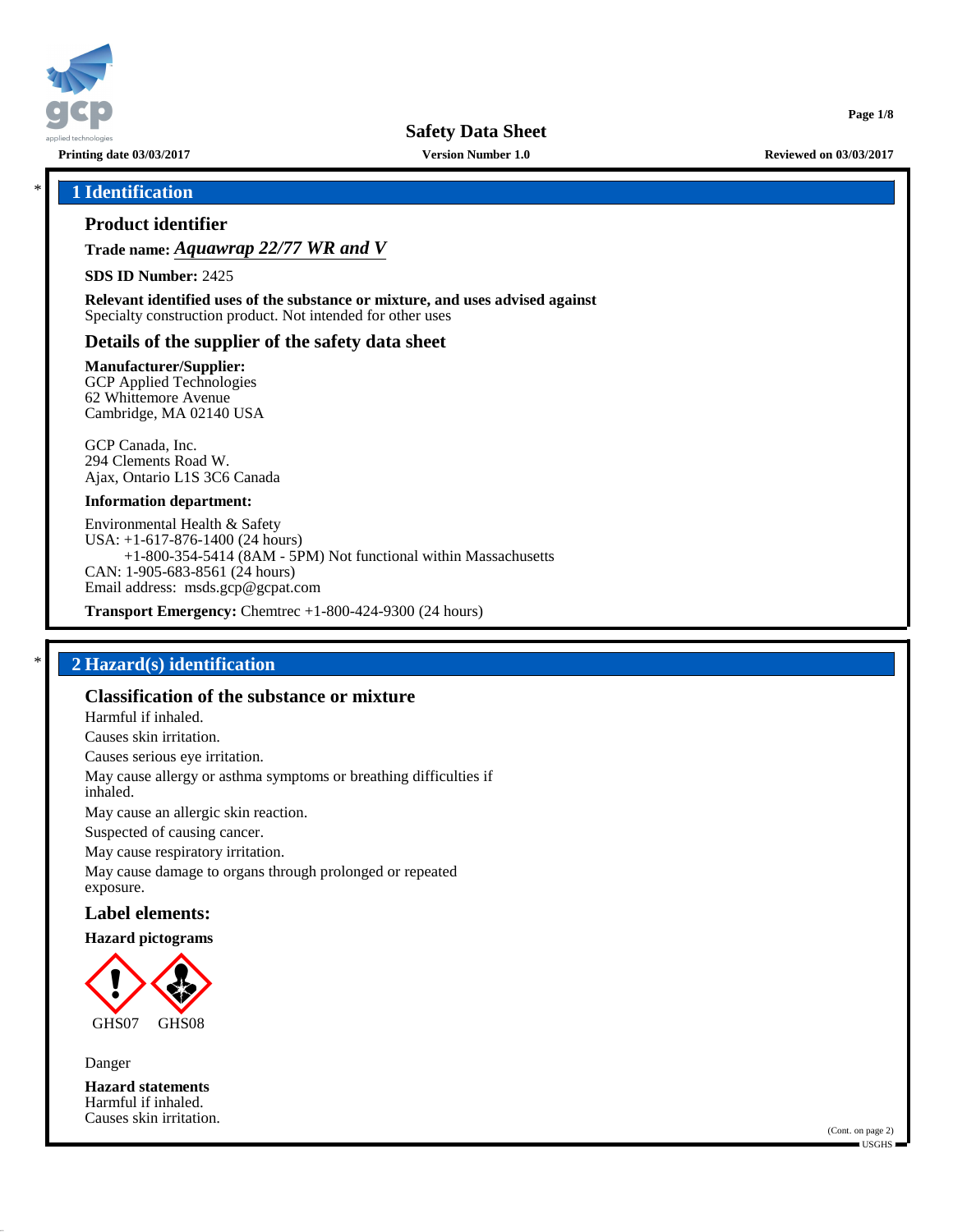# **Trade name:** *Aquawrap 22/77 WR and V*

(Cont. from page 1) Causes serious eye irritation. May cause allergy or asthma symptoms or breathing difficulties if inhaled. May cause an allergic skin reaction. Suspected of causing cancer. May cause respiratory irritation. May cause damage to organs through prolonged or repeated exposure. **Precautionary statements** Avoid breathing dust/fume/gas/mist/vapors/spray Wear protective gloves/protective clothing/eye protection/face protection. [In case of inadequate ventilation] wear respiratory protection. If in eyes: Rinse cautiously with water for several minutes. Remove contact lenses, if present and easy to do. Continue rinsing. IF ON SKIN: Wash with plenty of water. If skin irritation or rash occurs: Get medical advice/attention. If eye irritation persists: Get medical advice/attention. IF INHALED: Remove person to fresh air and keep comfortable for breathing. **NFPA ratings (scale 0 - 4)** 2 1 1  $Health = 2$  $Fire = 1$ Reactivity  $= 1$ **HMIS-ratings (scale 0 - 4)** HEALTH FIRE **REACTIVITY** 1  $|z^*2|$ 1 Health  $=$  \*2  $Flammability = 1$ Reactivity  $= 1$ **Other hazards Results of PBT and vPvB assessment PBT:** Not applicable. **vPvB:** Not applicable.

# \* **3 Composition/information on ingredients**

### **Chemical characterization: Mixture**

**Description:** Mixture of the hazardous substance(s) listed below with additional nonhazardous ingredients.

**Hazardous components:**

26447-40-5 Methylenediphenyl diisocyanate, mixture of isomers 5.0-10.0%

101-68-8 Diphenylmethane-4,4'-di-isocyanate 0.1-1.0%

**Additional information:** Non-hazardous ingredients may be listed in Section 15; Right-To-Know disclosure.

## **4 First-aid measures**

### **Description of first aid measures**

**General information:** Get medical advice/attention if you feel unwell.

#### **After inhalation:**

Supply fresh air. If required, provide artificial respiration. Keep patient warm. Consult doctor if symptoms persist.

### **After skin contact:**

Immediately wash contaminated skin with soap or mild detergent and water. If this chemical soaks clothing, immediately remove clothing and wash skin.

**After eye contact:** Rinse cautiously with water for several minutes.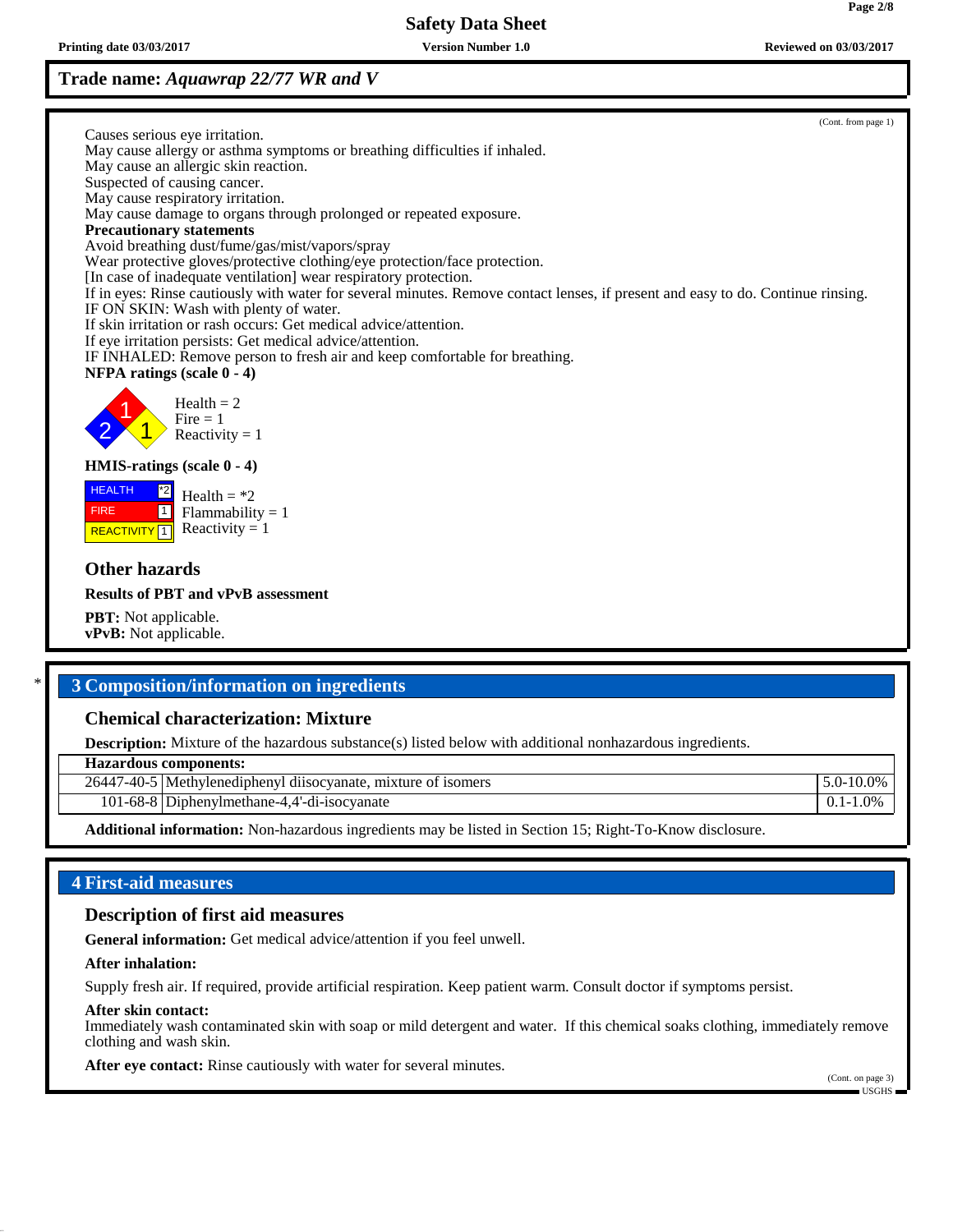# **Trade name:** *Aquawrap 22/77 WR and V*

(Cont. from page 2)

**Page 3/8**

### **After swallowing:**

Rinse mouth.

Do NOT induce vomiting.

## **Information for doctor:**

**Most important symptoms and effects, both acute and delayed** Irritating to eyes.

**Indication of any immediate medical attention and special treatment needed** No further relevant information available.

## **5 Fire-fighting measures**

**Special hazards arising from the substance or mixture** No further relevant information available.

**Additional information** Collect contaminated fire fighting water separately. It must not enter the sewage system.

# **6 Accidental release measures**

## **Personal precautions, protective equipment and emergency procedures**

Wear protective equipment. Keep unprotected persons away.

## **Methods and material for containment and cleaning up:**

Contain and/or absorb spill with inert material (i.e. sand, vermiculite) then place in a suitable container.

Sweep up spilled product into receptacles.

Dispose contaminated material as waste according to section 13 of the SDS.

### **Reference to other sections**

See Section 7 for information on safe handling.

See Section 8 for information on personal protection equipment.

See Section 13 for disposal information.

## **7 Handling and storage**

# **Handling:**

**Precautions for safe handling**

Avoid contact with skin.

Avoid contact with eyes.

**Information about protection against explosions and fires:** No special measures required.

## **Conditions for safe storage, including any incompatibilities**

**Storage:**

**Information about storage in one common storage facility:** No special measures required.

**Further information about storage conditions:** Keep receptacle tightly sealed.

**Specific end use(s)** No further relevant information available.

# \* **8 Exposure controls/personal protection**

**Additional information about design of technical systems:** No further data; see item 7.

(Cont. on page 4) USGHS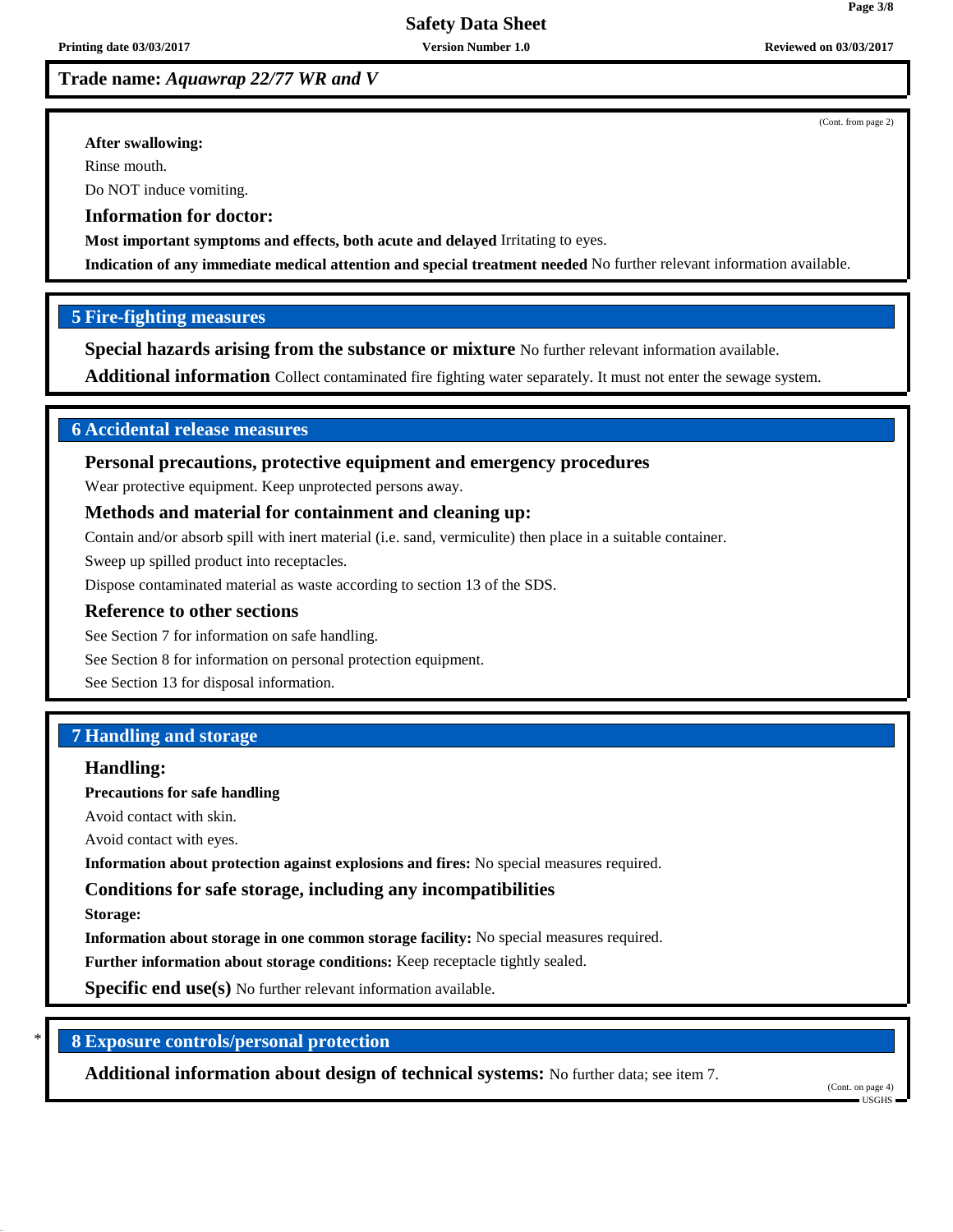# **Safety Data Sheet**

# **Trade name:** *Aquawrap 22/77 WR and V*

(Cont. from page 3)

## **Control parameters**

| Components with limit values that require monitoring at the workplace: |                                                                          |  |  |  |
|------------------------------------------------------------------------|--------------------------------------------------------------------------|--|--|--|
| 101-68-8 Diphenylmethane-4,4'-di-isocyanate                            |                                                                          |  |  |  |
|                                                                        | PEL (USA) Ceiling limit value: $0.2 \text{ mg/m}^3$ , $0.02 \text{ ppm}$ |  |  |  |
|                                                                        | REL (USA) Long-term value: $0.05 \text{ mg/m}^3$ , $0.005 \text{ ppm}$   |  |  |  |
|                                                                        | Ceiling limit value: $0.2^*$ mg/m <sup>3</sup> , $0.02^*$ ppm            |  |  |  |
|                                                                        | $*10$ -min                                                               |  |  |  |
|                                                                        | TLV (USA) Long-term value: $0.051$ mg/m <sup>3</sup> , $0.005$ ppm       |  |  |  |

**Additional information:** The lists that were valid during the creation were used as basis.

### **Exposure controls**

### **Personal protective equipment:**

**General protective and hygienic measures:** The usual precautionary measures for handling chemicals should be followed.

### **Breathing equipment:**

Control exposure to ingredients with workplace control parameters if mentioned above. If no ingredients are listed, respiratory protection is generally not required.

If exposure limits are listed and may be exceeded, use approved respiratory protective equipment and filter type appropriate for the listed ingredients. (NIOSH, CEN, etc.).

**Protection of hands:** Gloves should be worn to prevent skin contact and should be impermeable and resistant to the product.

**Material of gloves** Gloves should be worn to prevent skin contact and should be impermeable and resistant to the product.

### **Eye protection:**



Safety glasses with side shield protection.

Safety glasses with side shields should be worn to prevent contact due to splashing. Under high vapor mist concentrations, tightly sealed goggles should be worn.



A face shield should also be worn if there is potential exposure to splash or spray.

### **Body protection:**

Use personal protective equipment as required.

Take off contaminated clothing.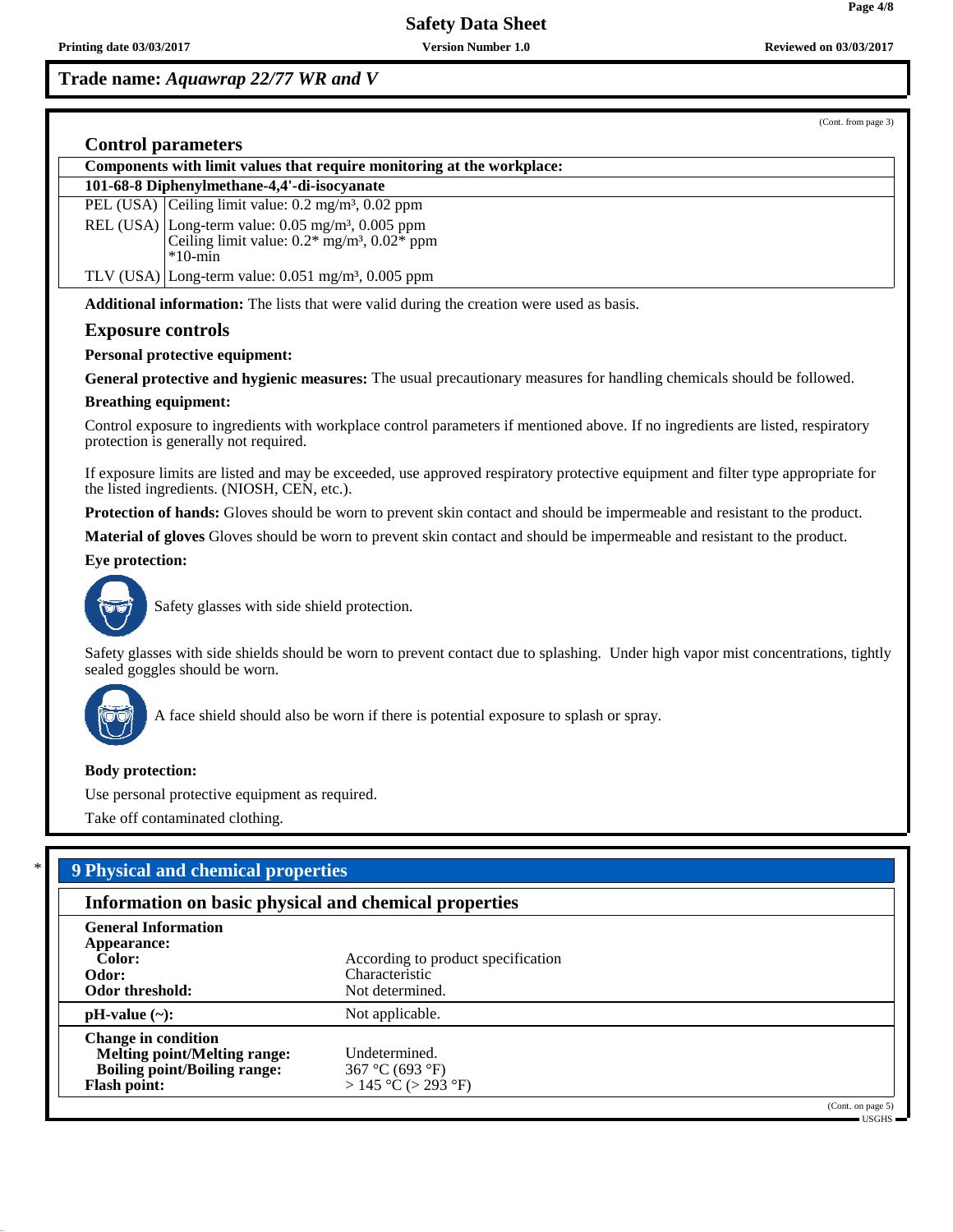**Page 5/8**

# **Trade name:** *Aquawrap 22/77 WR and V*

|                                                                                                                                             | (Cont. from page 4)                                                                                                  |  |  |  |  |
|---------------------------------------------------------------------------------------------------------------------------------------------|----------------------------------------------------------------------------------------------------------------------|--|--|--|--|
| <b>Flammability (solid, gaseous):</b>                                                                                                       | Not determined.                                                                                                      |  |  |  |  |
| <b>Decomposition temperature:</b><br>Auto igniting:<br>Danger of explosion:                                                                 | Not determined.<br>Product is not selfigniting.<br>Product does not present an explosion hazard.                     |  |  |  |  |
| <b>Explosion limits:</b><br>Lower:<br><b>Upper:</b><br><b>VOC Content (max):</b>                                                            | Not determined.<br>Not determined.<br>Not determined.                                                                |  |  |  |  |
| Vapor pressure:<br>Density: (~) at 20 $^{\circ}$ C (68 $^{\circ}$ F)<br><b>Relative density</b><br>Vapor density<br><b>Evaporation rate</b> | Not applicable.<br>$1.5$ g/cm <sup>3</sup> (12.518 lbs/gal)<br>Not determined.<br>Not applicable.<br>Not applicable. |  |  |  |  |
| Solubility in / Miscibility with<br>Water:                                                                                                  | Not miscible or difficult to mix.                                                                                    |  |  |  |  |
| Partition coefficient (n-octanol/water): Not determined.                                                                                    |                                                                                                                      |  |  |  |  |
| Viscosity:<br>Dynamic:<br>Kinematic:<br>Molecular weight                                                                                    | Not applicable.<br>Not applicable.<br>Not applicable.                                                                |  |  |  |  |
| <b>Other information</b>                                                                                                                    | No further relevant information available.                                                                           |  |  |  |  |

# **10 Stability and reactivity**

**Reactivity** Stable under normal conditions.

**Chemical stability**

**Thermal decomposition:** No decomposition if used according to specifications.

**Possibility of hazardous reactions** No further relevant information available.

**Conditions to avoid** No further relevant information available.

**Incompatible materials:** No further relevant information available.

**Hazardous decomposition products:** Carbon monoxide and carbon dioxide

**Additional information:** See section 7 for information on handling, storage and conditions to be avoided.

# **11 Toxicological information**

**Delayed and immediate effects and chronic effects from short or long term exposure** May cause damage to organs through prolonged or repeated exposure.

## **Information on toxicological effects**

**Acute toxicity:**

| LD/LC50 values relevant for classification: |      |                                       |  |  |  |
|---------------------------------------------|------|---------------------------------------|--|--|--|
| 101-68-8 Diphenylmethane-4,4'-di-isocyanate |      |                                       |  |  |  |
| Oral                                        | LD50 | $> 10000$ mg/kg (rat)                 |  |  |  |
| Dermal                                      | LD50 | $> 9400$ mg/kg (rabbit)               |  |  |  |
|                                             |      | Inhalation LC50, 4h $0.49$ mg/l (rat) |  |  |  |
|                                             | LC50 | $0.00224$ mg/m <sup>3</sup> (rat)     |  |  |  |
|                                             |      | (Cont. on page 6)                     |  |  |  |

USGHS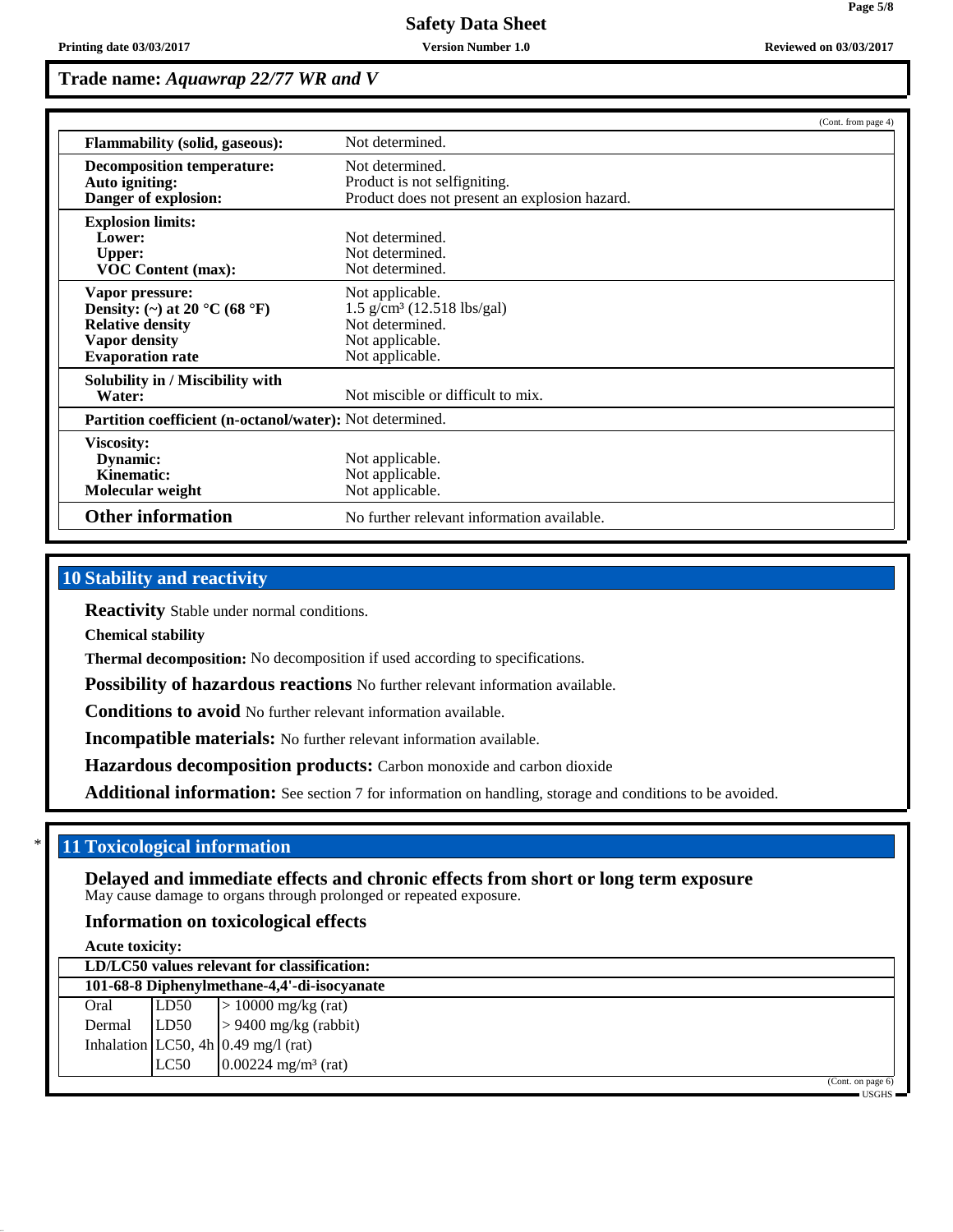**Trade name:** *Aquawrap 22/77 WR and V*

(Cont. from page 5)

### **Primary irritant effect:**

**on the skin:** Causes skin irritation.

**on the eye:** Causes serious eye irritation.

**inhalation:** Harmful if inhaled. Causes damage to organs.

**Ingestion:** May cause damage to organs through prolonged or repeated exposure.

### **Sensitization:**

May cause allergy or asthma symptoms or breathing difficulties if inhaled. May cause an allergic skin reaction.

**Additional toxicological information:** Suspected of causing cancer.

#### **Carcinogenic categories**

**IARC (International Agency for Research on Cancer) Human Carcinogenicity: Group 1- Positive, Group 2A- Probable, Group 2B- Possible, Group 3- Not Classifiable**

101-68-8 Diphenylmethane-4,4'-di-isocyanate 3

**NTP (National Toxicology Program)**

**K–Known to be carcinogenic, R–May reasonably be anticipated to be carcinogenic**

None of the ingredients is listed.

**OSHA-Ca (Occupational Safety & Health Administration)**

None of the ingredients is listed.

# **12 Ecological information**

### **Toxicity**

**Aquatic toxicity:** No further relevant information available.

**Persistence and degradability** No further relevant information available.

### **Behavior in environmental systems:**

**Bioaccumulative potential** No further relevant information available.

**Mobility in soil** No further relevant information available.

## **Additional ecological information:**

**General notes:** Not known to be hazardous to water.

## **Results of PBT and vPvB assessment**

**PBT:** Not applicable. **vPvB:** Not applicable.

**Other adverse effects** No further relevant information available.

# **13 Disposal considerations**

**Disposal methods:** Comply with Federal, State and local regulations. **Recommendation:**



Must not be disposed of together with household garbage. Do not allow product to reach sewage system.

(Cont. on page 7) USGHS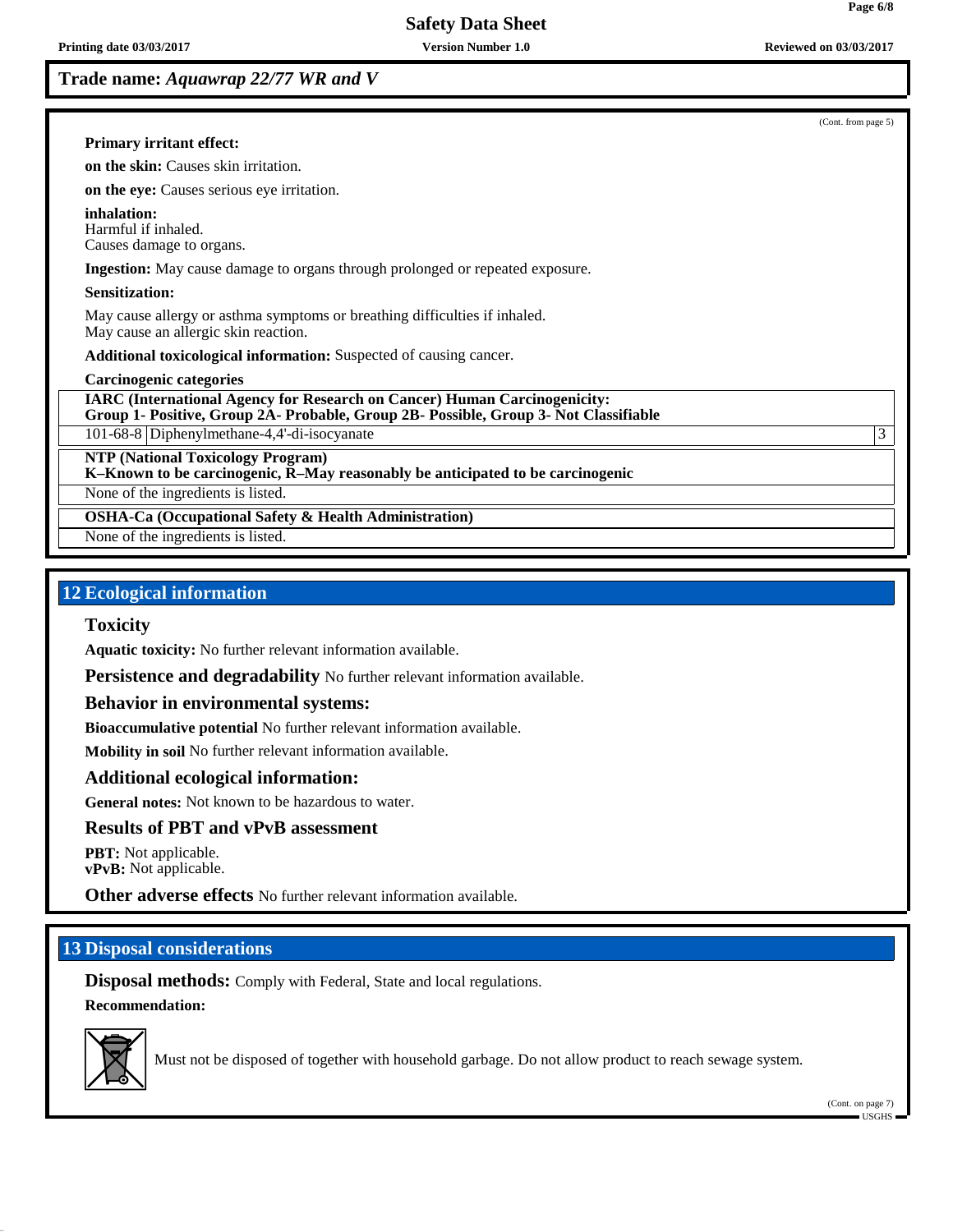**Safety Data Sheet**

**Printing date 03/03/2017 Version Number 1.0 Reviewed on 03/03/2017**

**Trade name:** *Aquawrap 22/77 WR and V*

**Uncleaned packagings:**

**Recommendation:** Disposal must be made according to official regulations.

| <b>14 Transport information</b>                           |                 |  |  |  |
|-----------------------------------------------------------|-----------------|--|--|--|
| <b>UN-Number</b><br>DOT, IMDG, IATA                       | Not applicable. |  |  |  |
| UN proper shipping name<br>DOT, IMDG, IATA                | Not applicable. |  |  |  |
| <b>Transport hazard class(es)</b>                         |                 |  |  |  |
| DOT, IMDG, IATA<br><b>Class</b>                           | Not applicable. |  |  |  |
| <b>Packing group</b><br>DOT, IMDG, IATA                   | Not applicable. |  |  |  |
| <b>Environmental hazards:</b><br><b>Marine pollutant:</b> | N <sub>0</sub>  |  |  |  |
| <b>Special precautions for user Not applicable.</b>       |                 |  |  |  |
| <b>Transport/Additional information:</b>                  |                 |  |  |  |
| <b>DOT</b><br><b>Remarks:</b>                             | Not Regulated.  |  |  |  |
| <b>UN</b> "Model Regulation":                             | Not applicable. |  |  |  |

| *<br><b>15 Regulatory information</b>                                                                                                                                                                                                                                                                                                                                                                                                                  |                                    |
|--------------------------------------------------------------------------------------------------------------------------------------------------------------------------------------------------------------------------------------------------------------------------------------------------------------------------------------------------------------------------------------------------------------------------------------------------------|------------------------------------|
| <b>SARA (Superfund Amendments and Reauthorization Act)</b>                                                                                                                                                                                                                                                                                                                                                                                             |                                    |
| Section 302/304 (extremely hazardous substances):                                                                                                                                                                                                                                                                                                                                                                                                      |                                    |
| None of the ingredients is listed.                                                                                                                                                                                                                                                                                                                                                                                                                     |                                    |
| Section 313 Reportable Ingredients (Chemicals present below reporting threshold are exempt):                                                                                                                                                                                                                                                                                                                                                           |                                    |
| 101-68-8 Diphenylmethane-4,4'-di-isocyanate                                                                                                                                                                                                                                                                                                                                                                                                            | 1.0%                               |
| <b>SARA Section 312/Tier I &amp; II Hazard Categories:</b><br>Health Hazard - Carcinogenicity<br>Health Hazard - Acute toxicity (any route of exposure)<br>Health Hazard - Skin Corrosion or Irritation<br>Health Hazard - Respiratory or Skin Sensitization<br>Health Hazard - Serious eye damage or eye irritation<br>Health Hazard - Specific target organ toxicity (single or repeated exposure)<br><b>North America Chemical Inventory Status</b> |                                    |
| <b>TSCA (Toxic Substances Control Act - United States):</b>                                                                                                                                                                                                                                                                                                                                                                                            |                                    |
| All ingredients are listed or exempt from listing unless otherwise noted below.                                                                                                                                                                                                                                                                                                                                                                        |                                    |
| <b>CEPA</b> (Canadian DSL):                                                                                                                                                                                                                                                                                                                                                                                                                            |                                    |
| All ingredients are listed or exempt from listing unless otherwise noted below.                                                                                                                                                                                                                                                                                                                                                                        |                                    |
| <b>Right to Know Ingredient Disclosure:</b>                                                                                                                                                                                                                                                                                                                                                                                                            |                                    |
| $65997-17-3$ Calcium aluminate                                                                                                                                                                                                                                                                                                                                                                                                                         |                                    |
| Proprietary Polyisocyanate based on MDI - NJTSRN 801416077                                                                                                                                                                                                                                                                                                                                                                                             |                                    |
| 1317-80-2 Titanium dioxide                                                                                                                                                                                                                                                                                                                                                                                                                             |                                    |
|                                                                                                                                                                                                                                                                                                                                                                                                                                                        | (Cont. on page 8)<br>$-$ USGHS $-$ |

(Cont. from page 6)